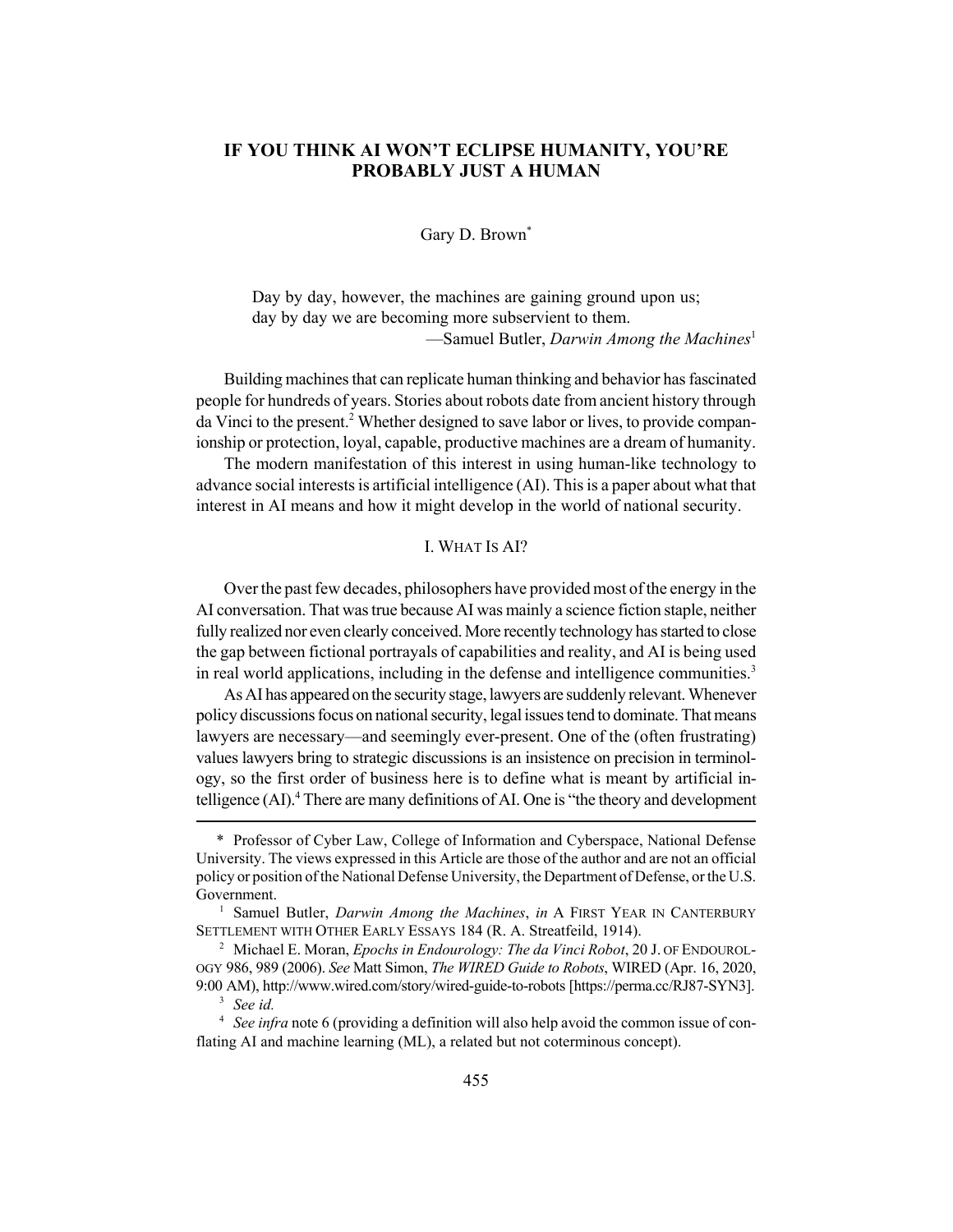of computer systems able to perform tasks that normally require human intelligence, such as visual perception, speech recognition, decision-making, and translation between languages."5 This definition leads neatly into a discussion of the conference often considered the birthplace of the concept of AI.

The term AI was apparently coined in 1956 when a group of researchers gathered for the Dartmouth Summer Research Project on Artificial Intelligence.<sup>6</sup> The participants set out there that they were to act "on the basis of the conjecture that every aspect of learning or any other feature of intelligence can in principle be so precisely described that a machine can be made to simulate it."<sup>7</sup> That may seem like a very reductionist view of human intelligence, to say nothing of personhood, but it was the genesis of a fascinating line of thinking.

To keep things in perspective, it might be useful to go back in time even further than the Dartmouth conference. Douglas Hofstadter suggests that AI began "at the moment when mechanical devices took over any tasks previously performable only by human minds."<sup>8</sup> He sets that beginning as Charles Babbage's calculating engine in 1821.<sup>9</sup> Of course, performing simple arithmetical functions is not the kind of activity we would now consider an example of AI. But it's not just calculators that we no longer consider AI. Other things that seemed marvelous at the time but are utterly ho-hum now include proportional typefaces (like this one) and optical character recognition—for example scanning a hard copy document to an editable PDF. These are functions that used to require human intelligence but now are performed by simple computers. That kind of AI did not seem threatening at its birth, and certainly does not now.10

Hofstadter's discussion of AI also referred to what he calls Tesler's theorem, which defines AI as "whatever hasn't been done yet."<sup>11</sup> In 1979, Hofstadter's list of

<sup>5</sup> *Artificial Intelligence*, OXFORD REFERENCE (2021), https://www.oxfordreference.com /view/10.1093/oi/authority.20110803095426960 [https://perma.cc/KJY2-ABPN].

<sup>6</sup> Bernard Marr, *The Key Definitions Of Artificial Intelligence (AI) That Explain Its Importance*, FORBES (Feb. 14, 2018), https://www.forbes.com/sites/bernardmarr/2018/02/14 /the-key-definitions-of-artificial-intelligence-ai-that-explain-its-importance/#7e64885d4f5d [https://perma.cc/2L8Y-GL5Z].

 $7$  J. McCarthy et al., A Proposal for the Dartmouth Summer Research Project on Artificial Intelligence (Aug. 31, 1955) (unpublished report), http://raysolomonoff.com/dartmouth/boxa /dart564props.pdf [https://perma.cc/8R7F-X478].

<sup>8</sup> DOUGLAS HOFSTADTER, GÖDEL, ESCHER, BACH: AN ETERNAL GOLDEN BRAID 601 (1979).

<sup>9</sup> *Id.* at 600–01.

 $10$  Unlike "artificially intelligent" elevators, which caused great consternation when driverless elevators were introduced in New York in the 1940s. Steve Henn, *Remember When Driverless Elevators Drew Skepticism*, NPR (July 31, 2015, 5:08 AM), https://www.npr.org /2015/07/31/427990392/remembering-when-driverless-elevators-drew-skepticism [https:// perma.cc/8D9R-BTHC].

<sup>11</sup> HOFSTADTER, *supra* note 8, at 601.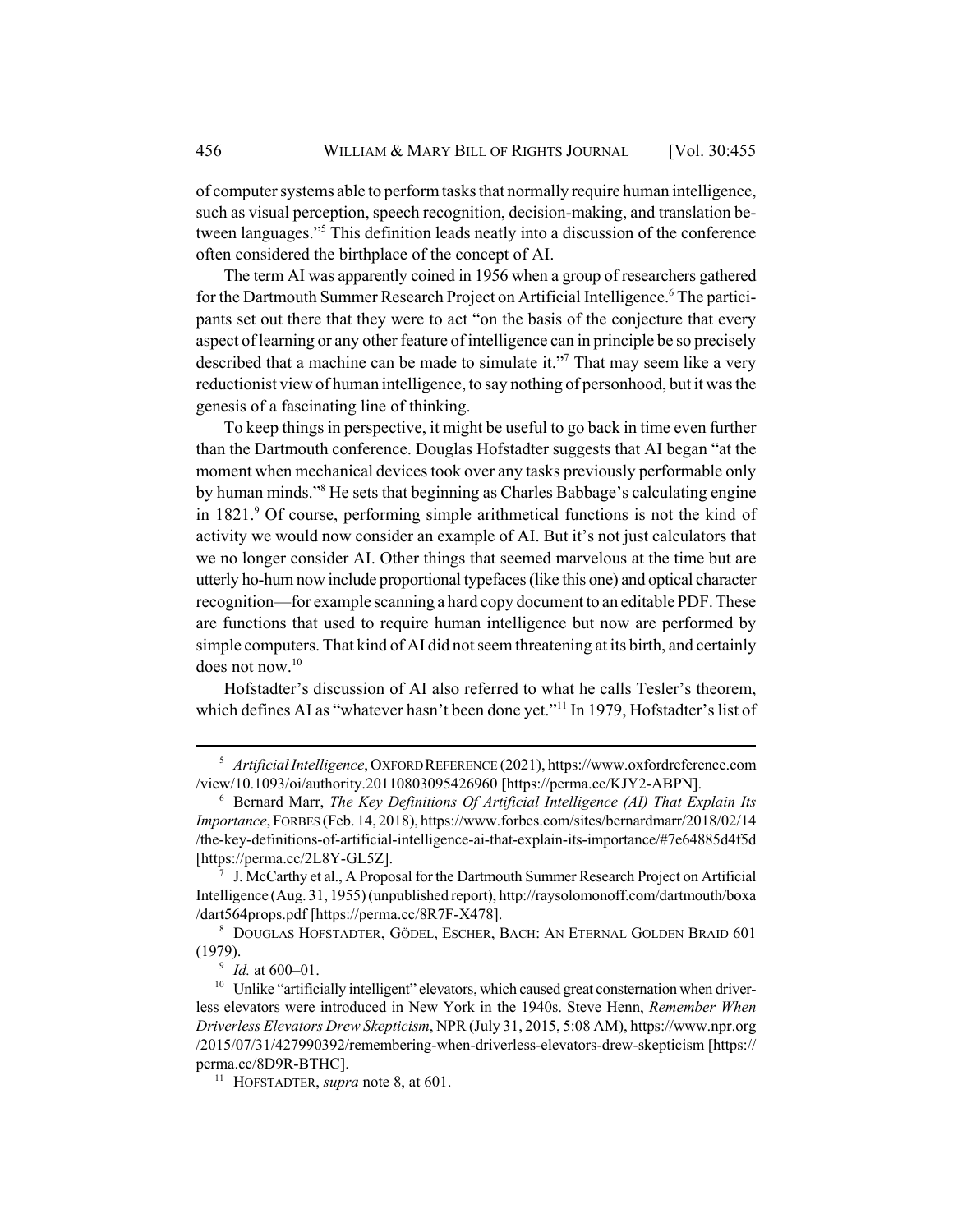goals for AI included playing checkers, understanding spoken words, and facial recognition, all of which a few decades later are quite competently performed by the cell phone we carry in our pockets.<sup>12</sup> Perhaps AI is on a sliding scale that will always be over the horizon, just beyond technology with which we are comfortable. If that is the case, then scary AI will continue to make great movie fodder, but will never actually arrive.

Since that definition would not be especially useful in policy discussions about choosing the best track for development of the technology, this Article will use the following. Artificial intelligence is a computer algorithm capable of adapting to or learning from unique or unanticipated circumstances without human input.

#### II. FEARS ABOUT AI

I toast therefore I am.

—Talkie Toaster, *Red Dwarf*<sup>13</sup>

There have been cries about the dangers of AI for decades,  $14$  but that has not, and likely will not, slow its development. In this century's first decade, industry and governments were aware of growing cyber insecurity and the ease with which hackers were able to penetrate seemingly any system connected to the internet. About the time when cybersecurity professionals were throwing up their hands and talking less about "cyber defense" and more about "cyber resilience"—accepting that defense would fail and recovery would be necessary—the practice of connecting electronic devices to the internet was becoming so widespread that it needed a name. That name turned out to be the Internet of Things.<sup>15</sup> The trend started fast and continued faster. Since 2012, the number of connected devices has increased from under 9 billion to over 50 billion.<sup>16</sup> This figure includes devices that previously were

<sup>12</sup> HOFSTADTER, *supra* note 8, at 601–02.

<sup>&</sup>lt;sup>13</sup> *Red Dwarf: White Hole* (BBC Studios broadcast Mar. 7, 1991).

<sup>14</sup> *See infra* notes 19–23.

<sup>&</sup>lt;sup>15</sup> According to Google, the terms "internet of things" and "cyber resilience" essentially appeared in books in 2006 and 2009, respectively. *Cyber Resilience*, GOOGLE BOOKS NGRAM VIEWER, https://books.google.com/ngrams/graph?content=cyber+resilience &year\_start=2007 &year\_end=2019&corpus=26&smoothing=3 [https://perma.cc/WMW8-MTZN] (tracking use of term "cyber resilience" in books between 2007 and 2019); *Internet of Things*, GOOGLE BOOKS NGRAM VIEWER, https://books.google.com/ngrams/graph?content=internet+of+things&year start=2006&year\_end=2019&corpus=26&smoothing=3 [https://perma.cc/KP5K-TUAD] (tracking use of term "internet of things" in books between 2006 and 2019). The term "cyber defense", on the other hand, made its significant appearance in 1994. *Cyber Defense*, GOOGLE BOOKS NGRAM VIEWER, https://books.google.com/ngrams/graph?content=cyber+defense& year\_start=1970&year\_end=2019&corpus=26&smoothing=3 [https://perma.cc/DDX2-QXC3] (tracking use of term "cyber defense" between 1970 and 2019).

<sup>16</sup> *The IoT Data Explosion: How Big is the IoT Data Market?*, PRICEONOMICS (Jan. 9,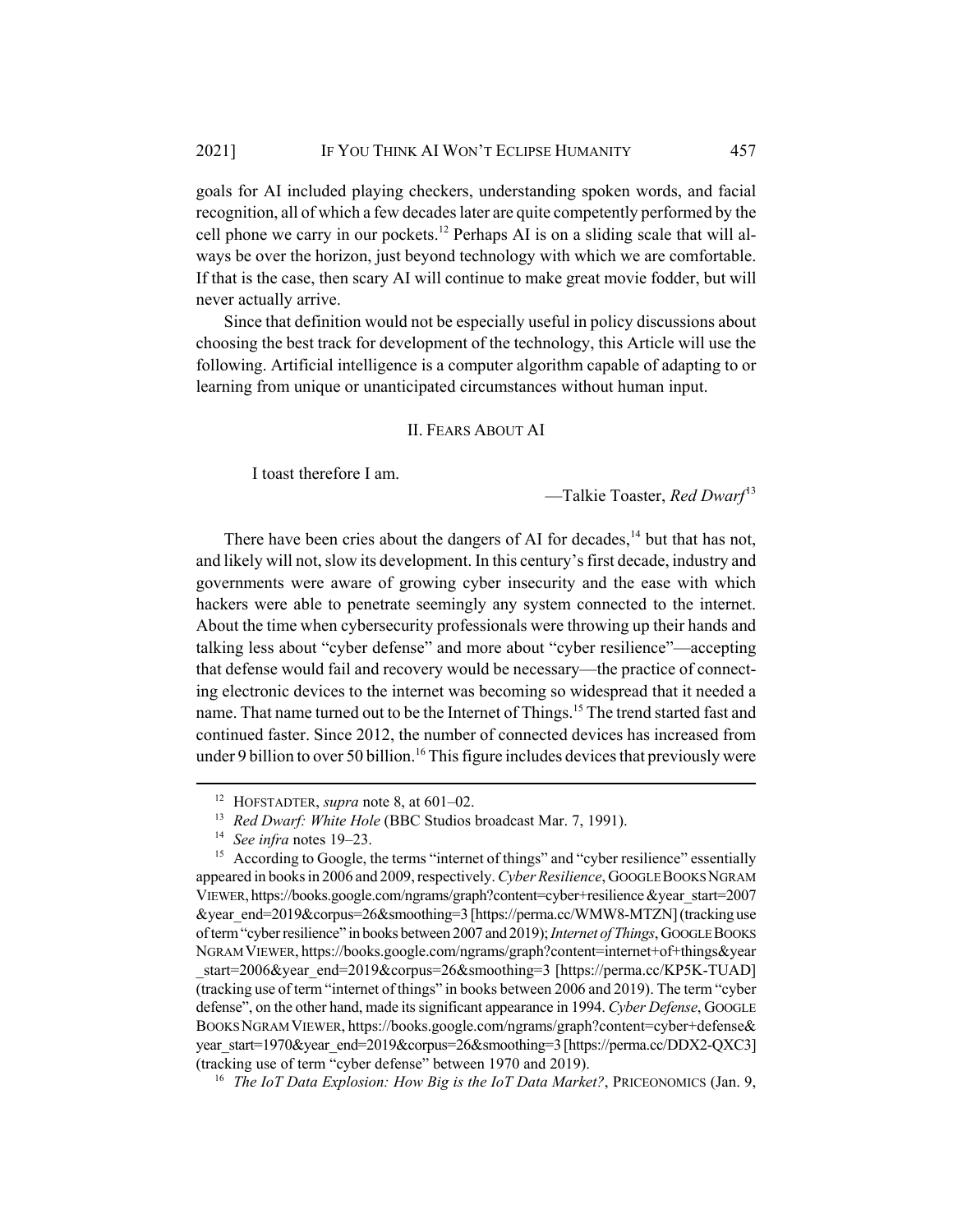not connected to the internet, i.e., not things like computers and smartphones.<sup>17</sup> So, about the time when it became apparent that the internet was unsecure (if not unsecurable), the collective decision was made to connect all the things that make modern life possible—refrigerators, utility grids, thermostats, etc.—to the internet! The point is that knowing that pursuing a technology is certain to increase risk of real harm to society seems to have little effect on the speed at which that technology is developed.

In the case of AI, most of the dire scenarios sketched out take the form of either killer robots powered by malevolent AI or AI that becomes so advanced that, while not actively evil, simply determines people are too insignificant to be relevant and acts in ways that crush the human race.<sup>18</sup>

The concern about dangerous AI led experts in the field to release an open letter warning of the risks of using AI in offensive autonomous weapons "beyond meaningful human control."<sup>19</sup> Two of the most famous signatories of the letter were theoretical physicist Stephen Hawking and Elon Musk, tech entrepreneur.20 Conveniently, they represent the two categories of concern set out above.

In an interview about his position, Stephen Hawking warned that advanced AI might wipe out humanity.<sup>21</sup> Hawking was worried less about actively malicious AI than he was about AI that might kill humans incidentally in pursuit of benevolent (or at least not malevolent) ends. $^{22}$ 

Musk, on the other hand, seems to fear actively malevolent AI turning weapons or tools it controls on its human creators in a bid to terminate the species.<sup>23</sup> The Muskian concern presupposes that, by design or otherwise, the AI has the ability to set or interpret its own goals.<sup>24</sup> Perhaps the most effective way to address this concern

<sup>18</sup> This leaves aside the significant concern about developing an entity that could eventually become similar enough to humans to earn consideration for human rights. That moral concern is largely beyond the scope of this Article but merits more attention than it currently receives.

<sup>19</sup> *Autonomous Weapons: An Open Letter from AI & Robotics Researchers*, FUTURE OF LIFE INST. (July 28, 2015), https://futureoflife.org/open-letter-autonomous-weapons/ [https:// perma.cc/6TLA-355N].

 $\frac{20}{21}$  *Id.* 

<sup>21</sup> Andrew Griffin, *Stephen Hawking: Artificial Intelligence Could Wipe Out Humanity When It Gets Too Clever as Humans Will Be Like Ants*, THE INDEPENDENT (Oct. 8, 2015, 3:28 PM), https://www.independent.co.uk/life-style/gadgets-and-tech/news/stephen-hawking -artificial-intelligence-could-wipe-out-humanity-when-it-gets-too-clever-humans-could -become-ants-being-stepped-a6686496.html [https://perma.cc/74S5-SDSB].

<sup>22</sup> *Id.*

<sup>23</sup> Aatif Sulleyman, AI Is Highly Likely to Destroy Humans, Elon Musk Warns, THE INDE-PENDENT (Nov. 24, 2017, 8:01 PM), https://www.independent.co.uk/life-style/gadgets-and -tech/news/elon-musk-artificial-intelligence-openai-neuralink-ai-warning-a8074821.html [https://perma.cc/JYL2-4N95].

 $24$  This leaves aside the possibility of an evil creator, but that person could make an

<sup>2019),</sup> https://priceonomics.com/the-iot-data-explosion-how-big-is-the-iot-data/ [https://perma .cc/Z835-26KJ].

 $\frac{17}{18}$  *Id.*<br> $\frac{18}{18}$  Thi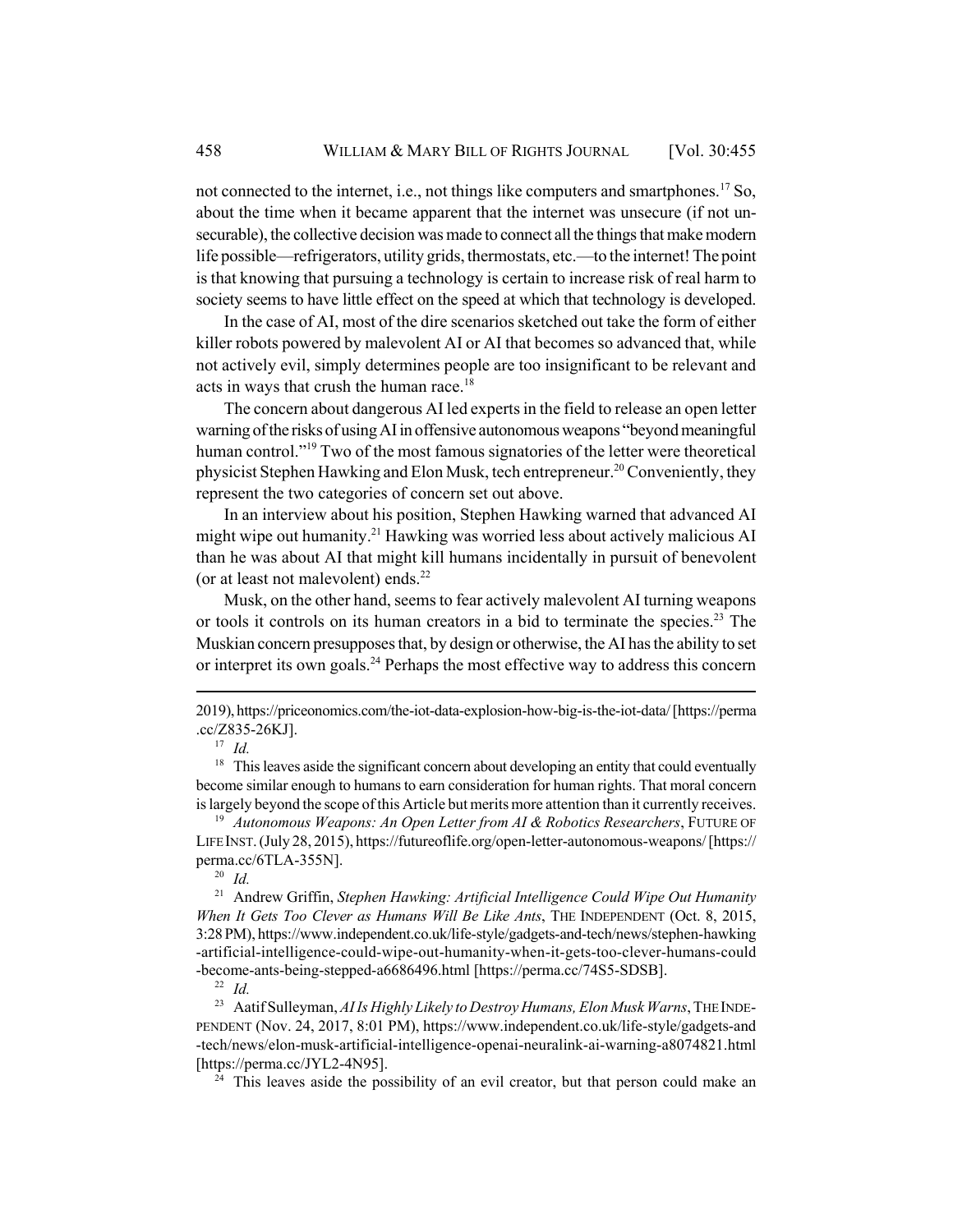is to ensure AI has no ability to directly control strategic weapons systems. Selfdirected AI would perhaps teach us a lot about learning and motivation, and as long as it lacks an ability to carry out nefarious plans in the physical world, potential hazards are contained.<sup>25</sup>

Hawking's concern presents a greater challenge. Machines are designed to perform specific functions, but humans often misuse them in creative ways, such as using a screwdriver as a chisel or a chair as a step-stool. If we continue to work toward human-like AI, this type of creativity seems likely to appear. AI-powered cars, blenders, furnaces, etc. are all put to productive use when they respond to human desires to drive, slice/dice, or heat to a comfortable temperature. Internet connectivity is becoming standard for the most mundane household appliances, and elements of AI are sure to follow. Why not have a car that learns the driver's schedule and warms itself up in the winter? Or kitchen appliances that monitor comments about meals and respond by changing cooking times or temperatures? If linked to enough processing power to host AI, these devices might decide that blending is the most important thing in the universe and *everything* should be blended, for example. This is often referred to as the Paperclip problem.<sup>26</sup> Added to the earlier point that it may be difficult to prevent AI from jumping over the metaphorical fence, Hawking's concern seems legitimate.

Before dismissing this as pure science fiction, recall the goal is to develop AI that can adapt to unique circumstances, i.e., become more like a human.<sup>27</sup> Even when not malevolent, humans sometimes act dangerously, whether through error or in illfated attempts to achieve a legitimate goal. AI designed to reason like a human seems likely to do the same.

Despite the challenges, AI has started to make an appearance in the national security context.<sup>28</sup> Exploring how that might develop is the subject of the remainder of the Article.

### III. AI IN NATIONAL SECURITY

The whole point of the Doomsday Machine is lost if you keep it a secret<sup>129</sup>

appearance even if AI development were to be completely banned, and so it would add nothing of note to this discussion.

<sup>26</sup> Nick Bostrum, *Ethical Issues in Advanced Artificial Intelligence*, https://nickbostrom .com/ethics/ai.html [https://perma.cc/6TYD-F6SH] (last visited Dec. 13, 2021).

<sup>29</sup> DR. STRANGELOVE OR: HOW I STOPPED WORRYING AND LOVE THE BOMB (Columbia Pictures 1964) (Dr. Strangelove said this to the Soviet Ambassador in response to the

<sup>&</sup>lt;sup>25</sup> NICK BOSTRUM, SUPERINTELLIGENCE: PATHS, DANGERS, STRATEGIES 158-60 (Oxford Univ. Press 2014).

<sup>27</sup> McCarthy et al., *supra* note 7.

<sup>28</sup> *See infra* notes 32–53 and accompanying text.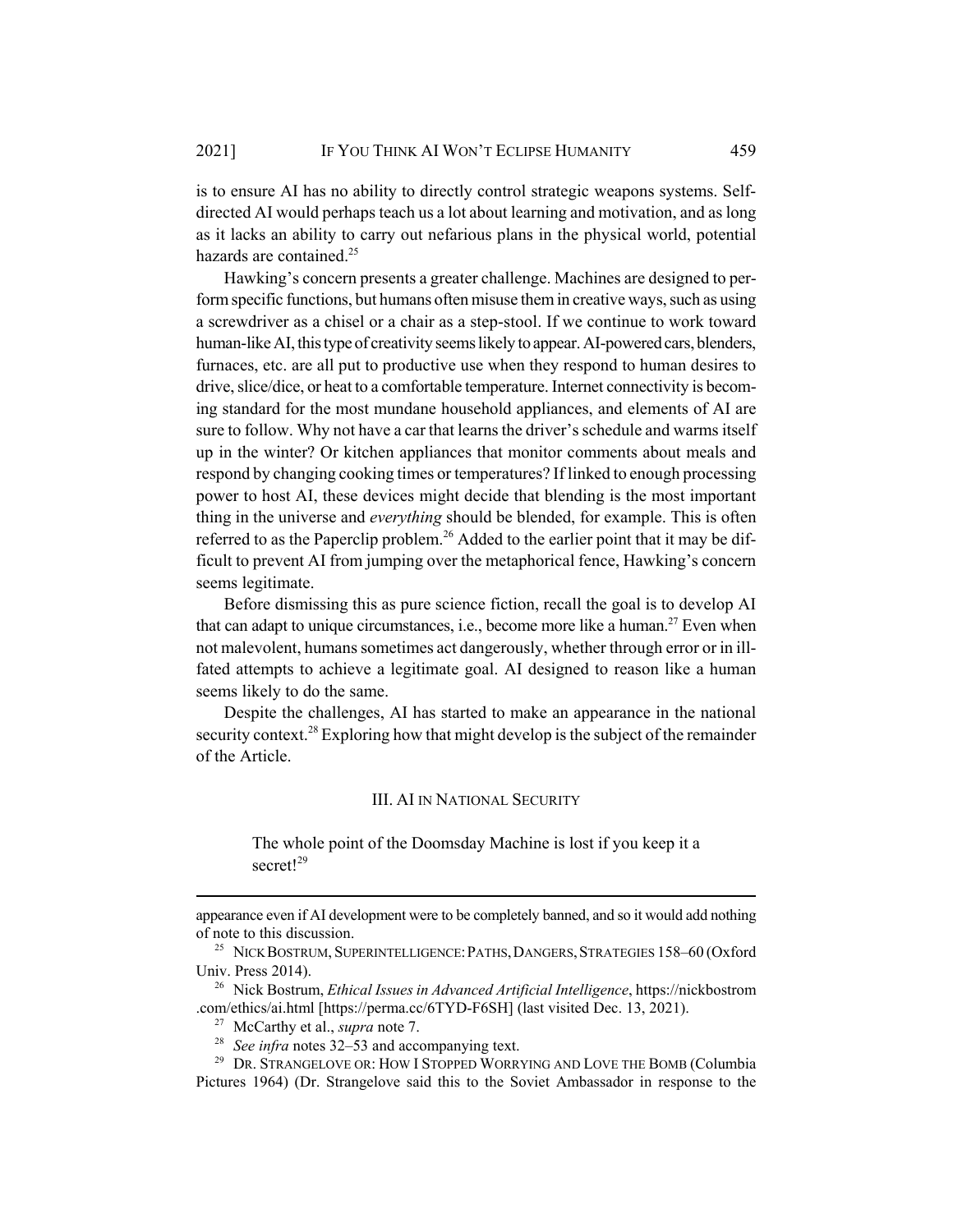It seems fairly obvious that a system capable of destroying the planet without human input would be a bad idea. Thankfully, even those comfortable with the idea of AI shy away from the thought of developing such a capability and then handing the keys to an AI.<sup>30</sup> In the case of more distinct, articulable tasks supporting national security, there may well be a role for AI, however, to replace or supplement human efforts. The challenge is that so many national security functions involve creative thinking or unscripted responses to emerging situations. AI might eventually be quite good in these roles, but these are precisely the situations that concern AI skeptics.

Forms of AI have already been incorporated into national security systems. Among the areas that use AI are kinetic weapons, cyber security, and cyber defense.<sup>31</sup> Lethal autonomous weapons systems (LAWS) continue to stir strong emotions, especially in the humanitarian community, but they are already employed in various iterations.<sup>32</sup> Some have a human in or on the loop, but that standard is a slippery one, and it is likely to erode further as we go forward. The control here is the ability of programmers to set and enforce appropriate goals for LAWS. In the long run, we will see how it turns out.

Less scrutable is the use of AI in cyber warfare. While the general objections to using AI for cyber warfare are no different than those to its use in kinetic military activities, cyber warfare is still a developing and largely unexplored field. AI can certainly be used to inform the decisions of human operators and, if it is, the onus is on the human choosing to follow or not follow the advice. The execution of cyber operations can happen very quickly; however, it might defeat the purpose of incorporating lightning-fast AI into the system if action were to be stayed waiting for human input. The efficient way to use AI in cyber warfare would be to allow the AI to select its own action and then engage the target without human input. Since that engagement might include significant disruptive or destructive actions, caution is warranted. Because of the concern, using AI for cyber offense is improbable in the immediate future. The use of AI in cyber defense is more likely and is, in fact, already being done.<sup>33</sup>

Soviets' failure to tell the United States about the machine). Apparently, the USSR was actually working on developing a doomsday system that would have launched nuclear missiles at the United States, potentially without human input, if it detected nuclear explosions inside the Soviet Union. Eric Schlosser, *Almost Everything in "Dr. Strangelove" Was True*, NEW YORKER (Jan. 17, 2014), https://www.newyorker.com/news/news-desk/almost-every thing-in-dr-strangelove-was-true [https://perma.cc/LN2M-FUCF].

 $30$  It would be comforting to conclude that it is beyond comprehension that the device itself would be developed, but alas that would be overly optimistic.

<sup>&</sup>lt;sup>31</sup> KELLY SALYER, CONG. RSCH. SERV., R45178 ARTIFICIAL INTELLIGENCE AND NATIONAL SECURITY (2020).

<sup>32</sup> *Stopping Killer Robots: Country Positions on Banning Fully Autonomous Weapons and Retaining Human Control*, HUM.RTS.WATCH (Aug. 10, 2020), https://www.hrw.org/re port/2020/08/10/stopping-killer-robots/country-positions-banning-fully-autonomous-weapons -and [https://perma.cc/6QV9-SMFG].

<sup>33</sup> SALYER, *supra* note 31.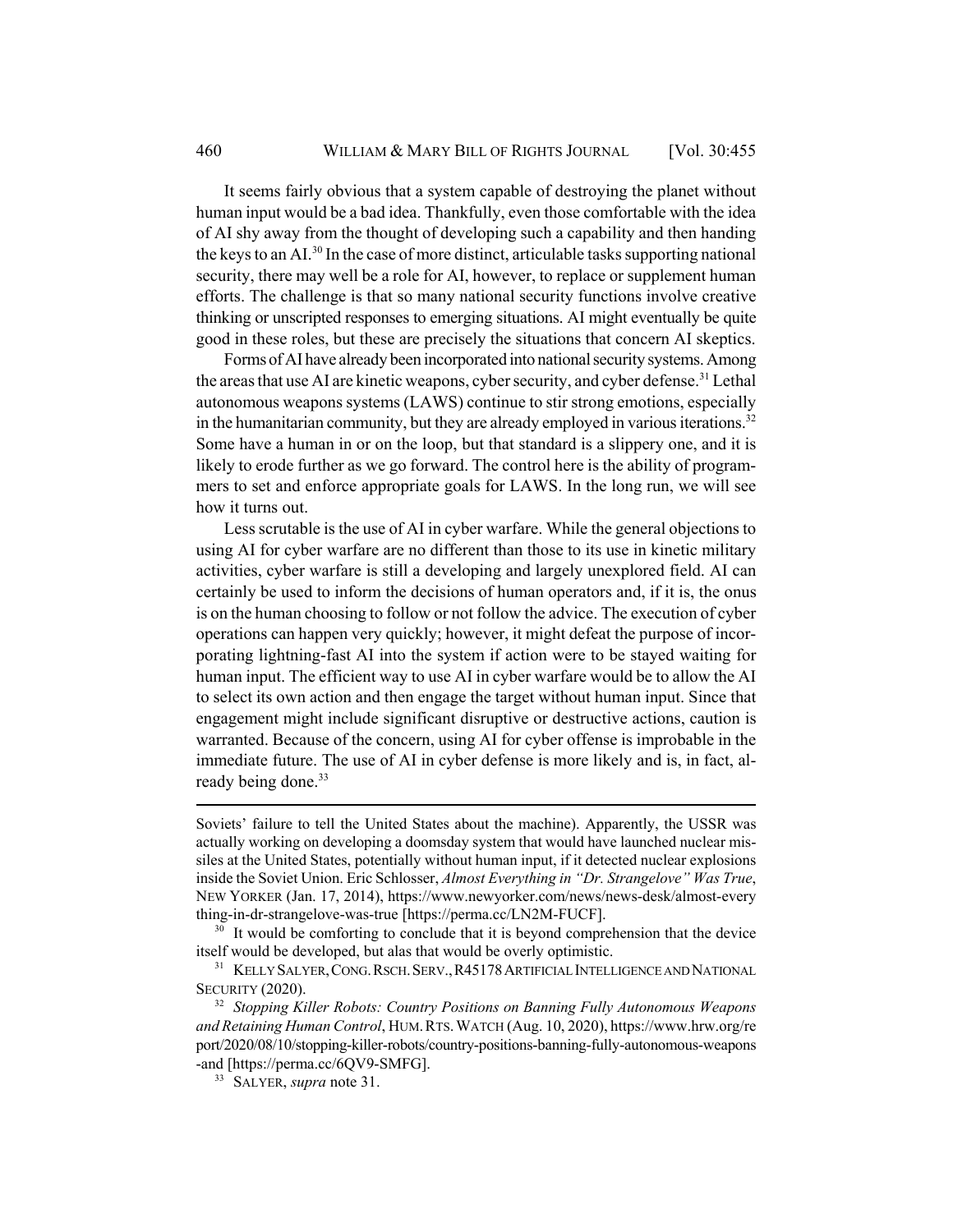How might AI be used in cyber defense? Functions referred to as AI can analyze huge amounts of data and use the analysis to predict or categorize behavior. For example, it might be used to establish patterns of behavior of state-sponsored hackers or uncover links between individuals.<sup>34</sup> A unique way AI could be used to defend cyber systems is to generate decoy material to entice state-sponsored (and other) hackers and thieves, and prevent them from stealing real files, including intellectual property.35 AI might be able to use data from connected devices (the IoT) to develop threat prediction models.<sup>36</sup> When limited to cyber defense, AI seems less frightening, but leveraging such capabilities in support of influence campaigns is another matter.

As difficult as the issues surrounding AI can be in the areas of kinetic weapons and more traditional cyber national security capabilities, the challenges are orders of magnitude more difficult when it comes to information. U.S. adversaries especially Russia—have learned to use AI-driven, cyber-enabled information operations to great effect in the United States.<sup>37</sup> In a democracy as large and diverse as the United States there are a number of differing opinions on a great number of subjects, which makes public opinion an easy target. Russian influence operations often use pre-existing disagreements to increase fractures and distrust in U.S. society.<sup>38</sup>

AI-authored articles can be difficult to distinguish from those humans write. For several years, AI programs have written brief news articles about sports and the weather.<sup>39</sup> Perhaps more impressive, students at MIT used a program they wrote to create academic papers for submission to conferences.<sup>40</sup> Their first manufactured

<sup>36</sup> Elie Bursztein, *Inside the Infamous Mirai IoT Botnet: A Retrospective Analysis*, CLOUD-FLARE (Dec. 14, 2017), https://blog.cloudflare.com/inside-mirai-the-infamous-iot-botnet-a -retrospective-analysis/ [https://perma.cc/G27S-2SPZ] ("What's remarkable about [Mirai's] record-breaking attacks is they were carried out via small, innocuous IoT devices like home routers, air-quality monitors, and personal surveillance cameras.").

<sup>37</sup> Nicholas Thompson & Issie Lapowsky, *How Russian Trolls Used Meme Warfare to Divide America*, WIRED (Dec. 17, 2018), https://www.wired.com/story/russia-ira-propaganda -senate-report/ [https://perma.cc/C46T-HV3M].

<sup>38</sup> Alina Polyakova, *Lessons from the Mueller Report on Russian Political Warfare*, BROOKINGS (June 20, 2019), https://www.brookings.edu/testimonies/lessons-from-the-mueller -report-on-russian-political-warfare/ [https://perma.cc/A4CD-WLAK].

<sup>39</sup> *See* Jaclyn Peiser, *The Rise of the Robot Reporter*, N.Y. TIMES (Feb. 5, 2019), https:// www.nytimes.com/2019/02/05/business/media/artificial-intelligence-journalism-robots.html [https://perma.cc/ARL2-MJ5H].

<sup>34</sup> Jennifer Valentino-DeVries, *How Your Phone Is Used to Track You, and What You Can Do About It*, N.Y.TIMES (Aug. 19, 2020), https://www.nytimes.com/2020/08/19/technology /smartphone-location-tracking-opt-out.html?.?mc=aud\_dev&ad-keywords=auddevgate&g clid=Cj0KCQjw7MGJBhD-ARIsAMZ0ees7D7oP9iBZH4fv9YKWMdvld8fFBn8RVFRfaP t0XpgOsVaozvd\_P18aAk4sEALw\_wcB&gclsrc=aw.ds [https://perma.cc/S6ZJ-ULQX].

<sup>35</sup> Jonathan Voris et al., *Bait and Snitch: Defending Computer Systems with Decoys*, DEP'T COMPUT. SCI. COLUM. UNIV. 1, 2–3, 12–13, 22–23 (2013).

<sup>40</sup> *See* SCIgen—An Automatic CS Paper Generator, https://pdos.csail.mit.edu/archive/sci gen/ [https://perma.cc/5SJ2-7U9T] (last visited Dec. 13, 2021).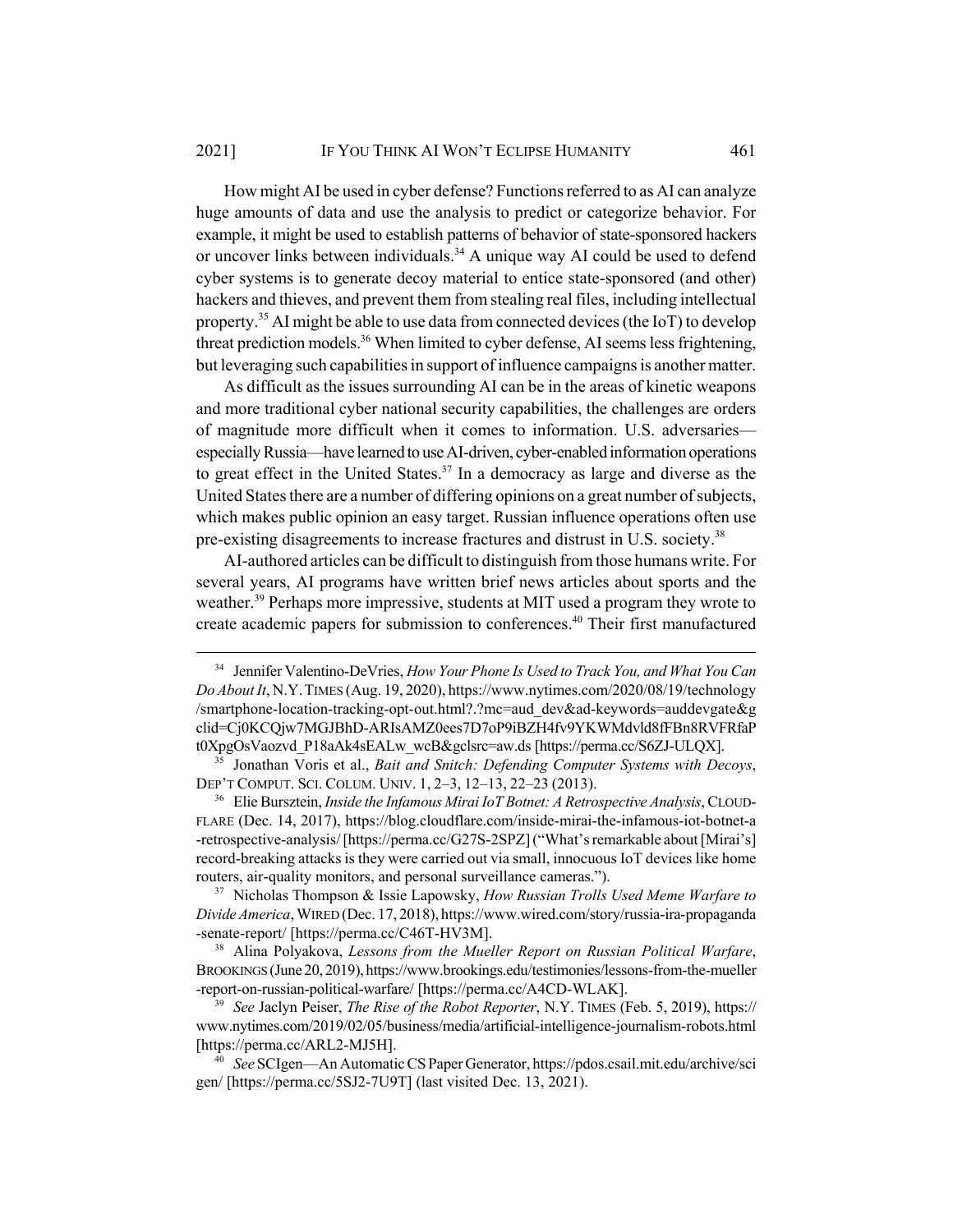paper was accepted to a conference in  $2005<sup>41</sup>$  Should we be concerned about the increasing role of machines in writing what we read? An op-ed in the *Guardian* suggesting that AI presents no threat to humanity offers scant reassurance—an AI authored it!<sup>42</sup>

The ability of AI to manufacture text that appears to have been written by a human, and to do it at unprecedented speed and scale, generates a new national security challenge. It is easy enough, as so often happens in cyber-related fields, for national security professionals to dismiss AI-driven influence operations as "nothing new."<sup>43</sup> As has become clear in other cases, exponential increases in speed and scale are, in fact, enough to indeed create something new. Tried-and-true counter-espionage techniques aimed at preventing humans from stealing sensitive information proved insufficient to prevent the damage to national security caused by the vast export through cyber means of intellectual property, security clearance files, and other sensitive data.<sup>44</sup> It was still espionage, but cyber techniques made it different. Similarly, Cold War era tactics to protect the state from provocative radio broadcasts, newsletters, and other propaganda are, quite simply, inadequate to deal with hundreds of AIpowered bots flooding social media platforms with millions of messages.45 National security professionals might want to call it the same thing, but the effects are profoundly different, and the required responses are not similar, so it is difficult to see how calling it the same thing is helpful.

Using traditional international relations tools to address the use of AI in these situations is complicated by the paucity of international law that is clearly applicable

<sup>43</sup> *E.g.*, Simon Crosby, *Separating Fact from Fiction: The Role of Artificial Intelligence In Cybersecurity*, FORBES (Aug. 21, 2017), https://www.forbes.com/sites/forbestechcouncil /2017/08/21/separating-fact-from-fiction-the-role-of-artificial-intelligence-in-cybersecurity /?sh=103e66971883 [https://perma.cc/C3JP-LZ65].

<sup>44</sup> *See generally* Reuters, *China Theft of Technology Is Biggest Law Enforcement Threat to US, FBI Says*, THE GUARDIAN (Feb. 6, 2020), https://www.theguardian.com/world/2020/feb /06/china-technology-theft-fbi-biggest-threat [https://perma.cc/2N5D-XK6Y]; Josh Fruhlinger, *The OPM Hack Explained: Bad Security Practices Meet China's Captain America*, CSO (Feb. 12, 2020), https://www.csoonline.com/article/3318238/the-opm-hack-explained-bad -security-practices-meet-chinas-captain-america.html [https://perma.cc/8U4F-5RZS]; Ken Dilanian, *Suspected Russia Hack: Was It an Epic Cyber Attack or Spy Operation?*, NBCNEWS (Dec. 18, 2020), https://www.nbcnews.com/news/us-news/suspected-russian-hack-was-it -epic-cyber-attack-or-spy-n1251766 [https://perma.cc/856V-3DMC].

<sup>45</sup> Ashley Deeks, Sabrina McCubbin & Cody M. Poplin, *Addressing Russian Influence: What Can We Learn From U.S. Cold War Counter-Propaganda Efforts?*, LAWFARE BLOG (Oct. 25, 2017), https://www.lawfareblog.com/addressing-russian-influence-what-can-we -learn-us-cold-war-counter-propaganda-efforts [https://perma.cc/9HYU-MGAT].

<sup>41</sup> *See* Adam Conner-Simons, *How Three MIT Students Fooled the World of Scientific Journals*, MIT NEWS (Apr. 14, 2015), https://news.mit.edu/2015/how-three-mit-students -fooled-scientific-journals-0414 [https://perma.cc/2557-G3GP].

<sup>42</sup> *See* GPT-3, *A Robot Wrote this Entire Article. Are You Scared Yet, Human?*, THE GUARD-IAN (Sep. 8, 2020), https://www.theguardian.com/commentisfree/2020/sep/08/robot-wrote -this-article-gpt-3 [https://perma.cc/9SG7-N63Y].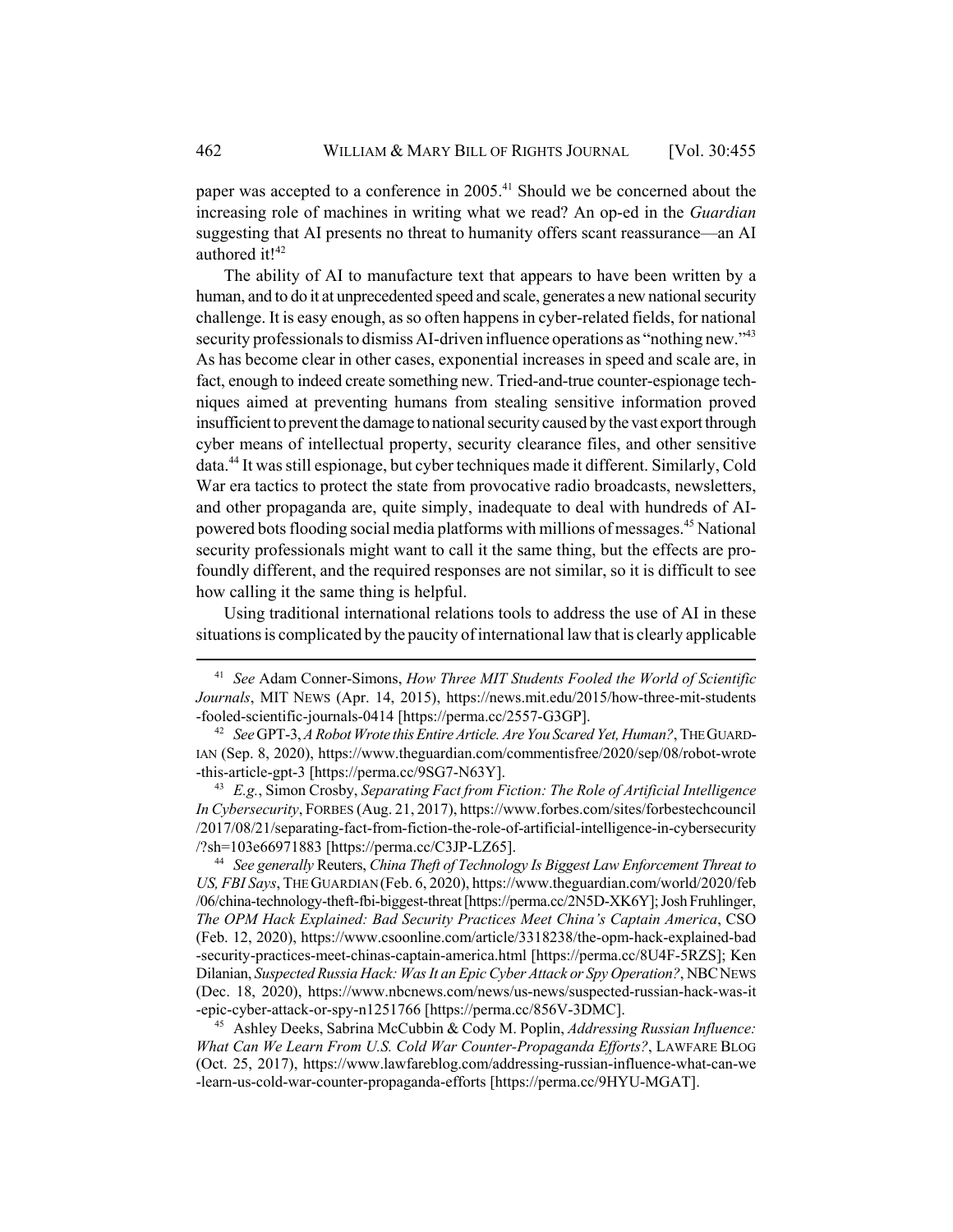to influence operations. Because influence campaigns themselves fall below the level that would trigger armed conflict, and often occur in the absence of pre-existing armed conflict, the law of war (international humanitarian law) does not apply.<sup>46</sup> If there is an international law transgression, it is most likely a violation of sovereignty. However, international law can be opaque in the best of circumstances and cyberenabled information operations are rather new This combination makes it even harder to determine when violations of sovereignty occur than it would be in more traditional circumstances.

The applicable legal standard is the non-intervention principle, which prohibits states from coercively interfering in the affairs of other states.47 It is unclear what circumstances would push operations to disseminate information across the nonintervention threshold. Complicating matters, AI-driven persuasion operations can include misinformation, disinformation, and other information that is simply targeted for effect.<sup>48</sup> As a result, influence operations driven by AI should be expected to increase.

# IV. CONTROLLING AI

It's alive!

—Dr. Frankenstein, *Frankenstein* (Universal Pictures, 1931)<sup>49</sup>

Given that some forms of AI are already being used in national security systems,<sup>50</sup> and history suggests AI development and use will continue, it is vital to consider ways to ensure AI remains in check and responsive to human goals.

In national security situations, the temptation is to give AI the ability to act as well as think, because humans "in the loop" are too slow to be effective, or in any event too slow to catch up with the AI's reasoning. The worst-case scenario would be to have poorly trained humans forced to intervene at a moment of crisis. If an AI *can* act independently, the time when it *must* act independently is during crises.

<sup>46</sup> INT'L COMM. OF THE RED CROSS, HOW IS THE TERM "ARMED CONFLICT" DEFINED IN INTERNATIONAL HUMANITARIAN LAW? 1–2 (2008).

<sup>47</sup> MICHAEL N.SCHMITT, TALLINN MANUAL 2.0ON THE INTERNATIONAL LAW APPLICABLE TO CYBER OPERATIONS 312–25 (Michael N. Schmitt ed., 2d ed. 2017). The non-intervention principle is well-established in international law, but not succinctly phrased in official documents. The pithiest statement is *Tallinn Manual 2.0*, Rule 66. The accompanying text explains the source and scope of the rule.

<sup>48</sup> Christina Nemr & William Gangware, *Weapons of Mass Distraction: Foreign State-Sponsored Disinformation in the Digital Age*, PARK ADVISORS (Mar. 2019), https://static1 .squarespace.com/static/5714561a01dbae161fa3cad1/t/5c9cb93724a694b834f23878/1553774 904750/PA\_WMD\_Report\_2019.pdf [https://perma.cc/3PF6-GMYR].

<sup>&</sup>lt;sup>49</sup> FRANKENSTEIN (Universal Pictures 1931).

<sup>50</sup> SALYER, *supra* note 31.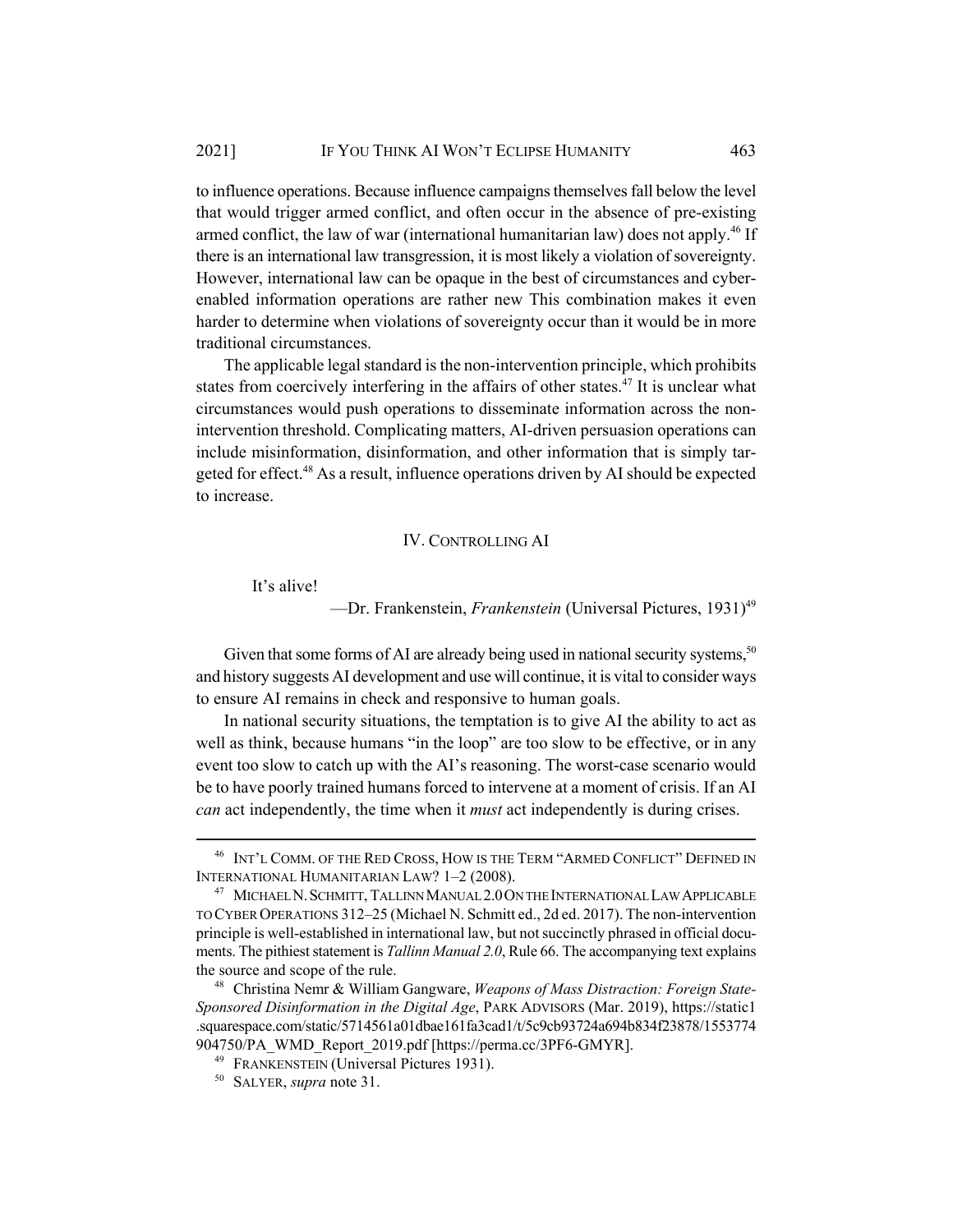Determining how to control AI seems paradoxical. The goal has been to design AI to be very, very smart—ultimately, smarter than the most intelligent human. While maintaining the raw intellectual capacity, we also desire AI to have an elevated sense of morality or, at a minimum, to be free of the prejudices, biases, mood swings, etc. that exist in normal, fallible human beings. $51$ 

The current approach to controlling AI is to insist on transparent decisionmaking, ensuring that humans will be able to understand, second-guess, and correct for errors in chains of decisions.<sup>52</sup> While not useless, this seems to be a temporary solution, at best. First, as AI develops, the factors involved in its decision-making will continue to increase exponentially, making it more and more difficult for humans to ingest, analyze, and understand how factors one through ten million led to the decision in question. The ostensible answer to this is that, before the point of human incomprehension is reached, the AI would be dumbed down. As noted, however, limiting AI's capability is not the way this is likely to play out.

Complicating the issue further is the goal of AI developers to create "humanlike intelligence."<sup>53</sup> As developers move AI closer to human intelligence, its decisions will be based on a greater number of factors, will be less explainable, and may even appear random or counterintuitive. Just as humans may not be able to articulate the rationale behind every poor decision (which are the ones that cause concern with AI), human-like AI may not be able to provide objective reasoning behind each and every decision. Human reasons for apparently irrational acts of bravery or violence, for example, may include doing something for love, revenge, pride, or for reasons unknown even to them. Of course, humans also prevaricate or even lie about decisions to protect themselves or others.<sup>54</sup> Programmers would have to ensure that humanlike AI is incapable of engaging in the very human act of deception. It is perhaps a fundamental inconsistency that we want to create AI that is superhuman in every way: mentally, physically (through control of machines), and even morally—yet still tolerate inferior humans in a position of control over it. That does not sound like a sustainable model for the long term, but for now it may be the best option.

<sup>51</sup> Slava Polonski, *Can We Teach Morality to Machines? Three Perspectives on Ethics for Artificial Intelligence*, MEDIUM (Dec. 19, 2017), https://medium.com/@drpolonski/can -we-teach-morality-to-machines-three-perspectives-on-ethics-for-artificial-intelligence-64fe 479e25d3 [https://perma.cc/SEC2-K5PS].

<sup>52</sup> Greg Satell & Josh Sutton, *We Need AI That Is Explainable, Auditable, and Transparent*, HARV.BUS.REV. (Oct. 28, 2019), https://hbr.org/2019/10/we-need-ai-that-is-explain able-auditable-and-transparent [https://perma.cc/RLQ6-RD3S].

<sup>53</sup> Janna Anderson & Lee Raine, *Artificial Intelligence and the Future of Humans*, PEW RSCH.CTR. (Dec. 10, 2018), https://www.pewresearch.org/internet/2018/12/10/artificial-intel ligence-and-the-future-of-humans/ [https://perma.cc/7FER-J7XT].

<sup>54</sup> Christian L. Hart et al., *Development of the Lying in Everyday Situations Scale*, 132 AM. J. PSYCH. 343, 344–46 (2019).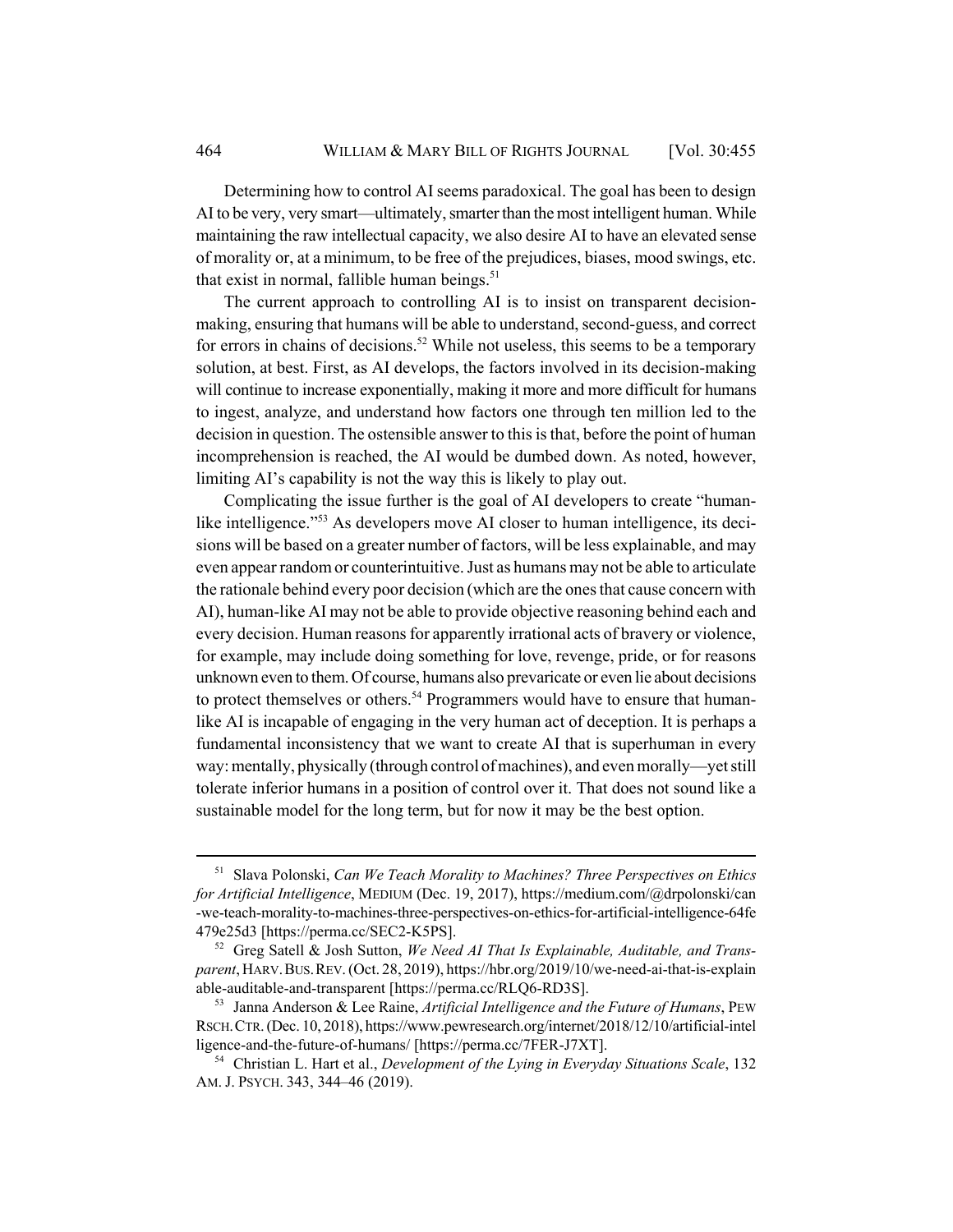## **CONCLUSION**

AI will continue to develop at a rapid pace, and it is almost certain to be used in an increasing number of roles, limited only by human (or its own) imagination. As discussed earlier, there is no indication that knowledge of the risks involved will stop, or even slow, this development and use. Rather than joust this windmill, efforts should be focused on mitigating the inherent risks. Simply put, policy makers should focus on how best to control this new creation.

As noted above, transparency in AI decisions is a step, but unlikely to be the ultimate solution. Perhaps, as with other national security capabilities, only tragic consequences will circumscribe the use of AI. Atomic, biological, and chemical weapons were all used before there was consensus over condemning their use. Cyber capabilities continue to be used without effective restriction, and many experts believe it will take an extraordinary event to generate limits. Unfortunately, in the case of AI, the same might be true. And, as what we have to hope is that the event that triggers universal concern will not be too catastrophic—and that it will occur before we lose the capability to maintain control over our creation.

On a separate note, perhaps it is not too early to think about what it actually means to be alive. What does it mean to have a soul? AI already demonstrates creativity through creating music, art, and poetry.<sup>55</sup> Is the important part of life the biological vessel for the mind, or the mind itself? Without answering this fundamental question, we will not have a satisfactory way to deal with AI. If our machines become advanced enough to reason as humans, it seems likely they will develop a personality. If that personality turns out to be malicious, society must stand ready to punish AI. Will that punishment be more similar to a citizen, with rights, or will it be as a wild animal, "killing" them by wiping their hard drive without the benefit of a trial?

As discussed above, there is no bright line that determines when a sophisticated algorithm becomes AI. Lawyers might well conclude that we have an AI when a court determines that a given algorithm merits recognition as an entity with rights. This may seem farfetched, but less than two-hundred years ago, the U.S. Supreme Court denied some human beings recognition as fully human,<sup>56</sup> and more recently it determined that corporations were, in some ways, entitled to rights.<sup>57</sup> It does not seem a stretch to imagine that the law would continue to progress to extend rights to AI.

<sup>55</sup> James Vincent, *Can You Tell the Difference Between Bach and RoboBach?*, THE VERGE (Dec. 23, 2016, 10:25 AM), https://www.theverge.com/2016/12/23/14069382/ai-music-crea tivity-bach-deepbach-csl [https://perma.cc/A6RK-PRRJ].

<sup>56</sup> *See* Dred Scott v. Sandford, 60 U.S. 393, 517 (1856) (stating that a free black person could not be an American citizen under the Constitution if their ancestors were brought over as slaves from Africa).

<sup>57</sup> *See* Citizens United v. Fed. Election Comm'n, 130 S. Ct. 876, 882–83 (2010) (holding that the government may not suppress "political speech on the basis of the speaker's corporate identity").